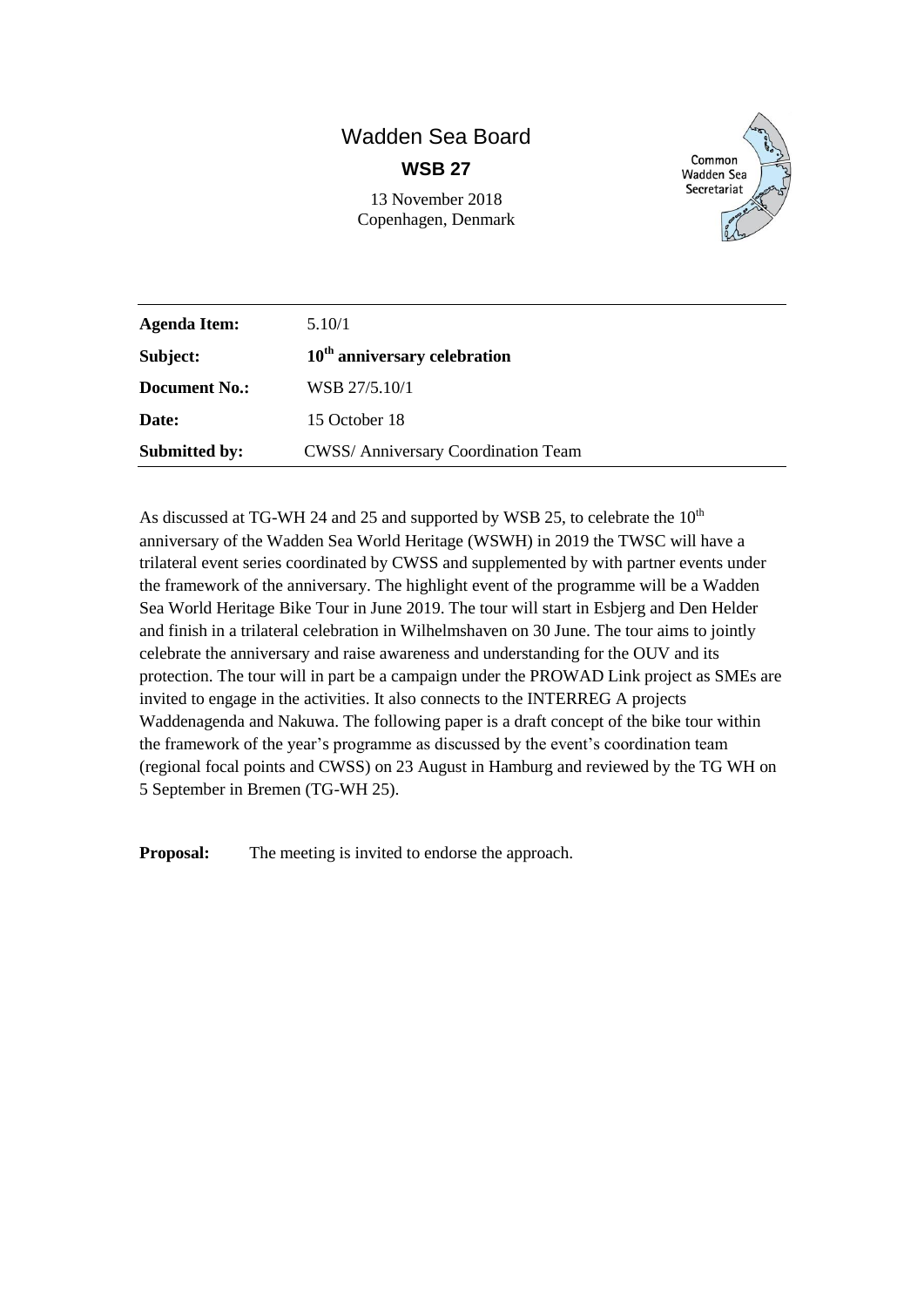# Wadden Sea World Heritage Bike Tour & Trilateral event programme 2019

**Draft concept** (*last updated 12.10.2018*)

- 1. Introduction
- 2. Purpose
- 3. Context
- 4. Target audience
- 5. Event organisers and coordinators
- 6. Event partners and general conditions
- 7. Organisational aspects (accommodation & food, support & safety)
- 8. Core cyclist groups
- 9. Day-by-day
- 10. Selection process and development of the programme
- 11. Media programme
- 12. Budget

## **1. Introduction**

In 2019, under the motto "One Wadden Sea: Our Heritage. Our Future." the Wadden Sea World Heritage (WSWH) will celebrate the 10-year anniversary of its inscription on the World Heritage List (26 June 2019). The year will also mark the 5th anniversary of the designation of the Danish part of the Wadden Sea as World Heritage.

The Wadden Sea World Heritage Bike Tour is the key event of the  $10<sup>th</sup>$  anniversary celebrations in 2019. Under the umbrella of the anniversary motto the tour will carry the slogan "One Wadden Sea. Two Wheels. Three Countries." This slogan can be translated to the native languages of the states if needed. The bike tour will take place from the middle to the end of June 2019 with two core cyclist groups starting in Texel/Den Helder, Netherlands, and Fanø/Esbjerg, Denmark. En route, the cyclists will stop at designated spots of participating partners, where highly-engaging activities for locals and tourists are organised. The core teams can be joined on a daily basis or by interested groups and individuals, while high-level personalities (e.g. ministers) and celebrities are asked to join for daily stages for at least part of the way leading to the local events. On 30 June the two cyclist groups will meet at the Wadden Sea World Heritage Visitor Center in Wilhelmshaven, where a trilateral festival will mark the end of the tour.

The tour is the highlight of an anniversary programme with various (mostly regional/local) events throughout the year 2019. All anniversary events will be communicated as part of the anniversary celebrations and will be published in the trilateral anniversary programme online in Danish, Dutch, English and German.

# **2. Purpose**

The Wadden Sea World Heritage Bike Tour is the only cycling event that unites the Wadden Sea for World Heritage and for preserving the OUV. The overall message of the event is "One Wadden Sea. Two Wheels. Three countries." The motto relates to the overall anniversary motto, while creating a specific identification with the bike tour with its play on words.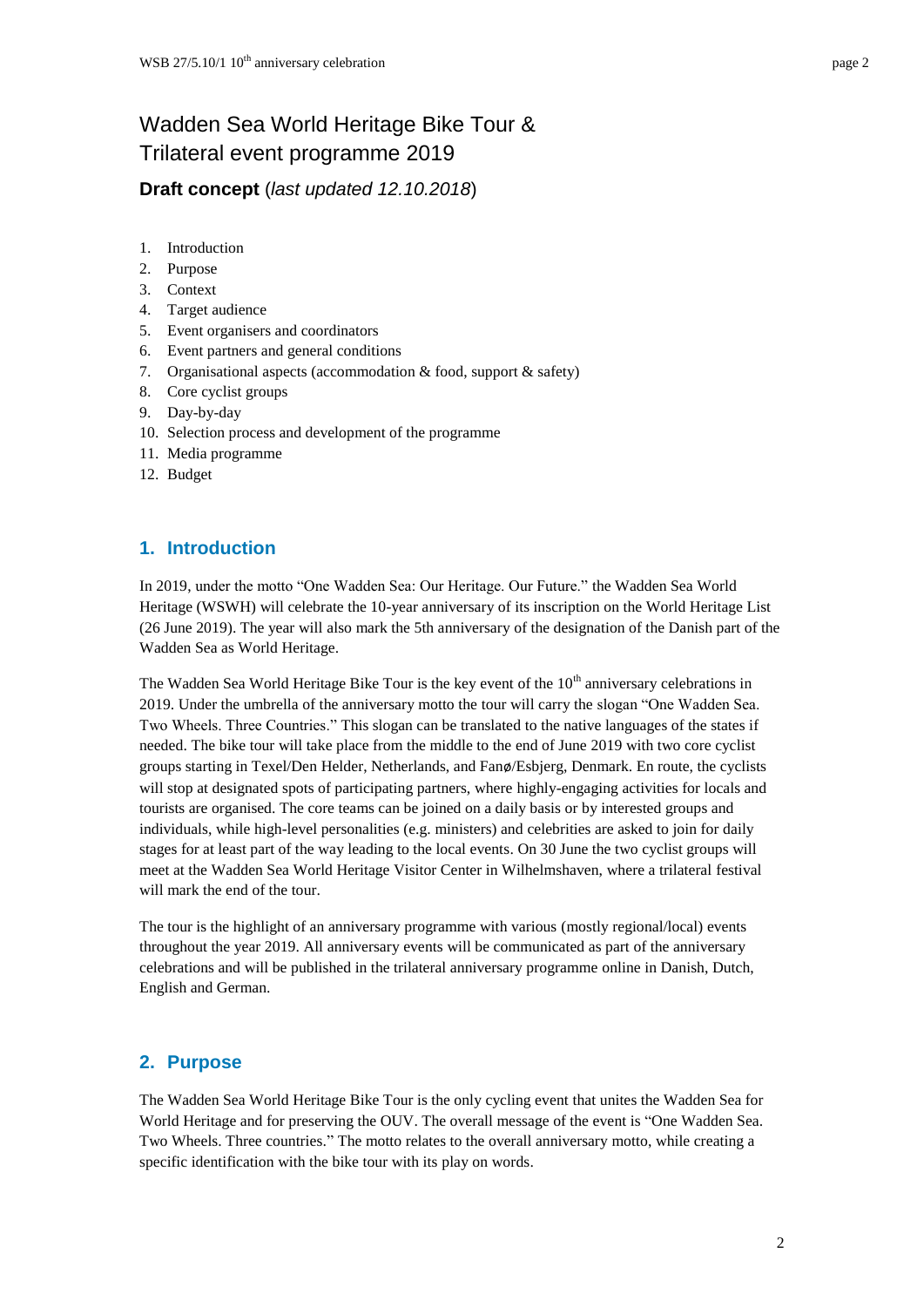The event **aims** to:

- raise awareness on the Wadden Sea's uniqueness and fragility;
- bring together people from different Wadden Sea regions;
- unite the local anniversary celebrations across the transnational site;
- support sustainable ways of experiencing the Wadden Sea World Heritage site.

By staying open to all, be it resident, tourist, politician, NGO, the tour invites people to become active, learn about the Wadden Sea World Heritage and ultimately become ambassadors for its conservation for the benefit of future generations.

Through the engagement of residents as partners, event participants and cyclists, the tour aims to raise awareness for the WSWH and its protection. The tour and its events should give guidance on how to become a role model/ ambassador of their WH site ("One Wadden Sea: Our heritage. Our future." should be something people identify with). It should also make people fall in love with the WSWH site and activate them to contribute to its protection.

#### **Themes**

There are two main themes of the event to support the aims and purpose: Sustainability and collection of birthday wishes and stories.

The theme of sustainability targets the first and the last aim. By cycling the route in the most sustainable way possible and creating events with sustainability standards in mind (including the choice of event partners), the tour demonstrates how the WSWH site can be enjoyed by means that also serve the preservation of the OUV. The experience gained from the tour could further serve the work planned in the Interreg project PROWAD LINK and its deliverable of investigating the feasibility of uniting the routes developed in NaKuWa and Wadden Agenda under a joint umbrella.

The theme of collection of birthday wishes and stories addresses the second and third aim and puts an emphasis on the stations of the route. There will be three forms of collection conducted prior to the tour, interacting with three different groups:

- 1. Pieces of a trilaterally designed puzzle of the Wadden Sea World Heritage will be distributed to the regions. The **regions** (and/or Kreise in Germany, municipalities?) will be asked to write birthday wishes on the pieces and hand over to the cyclists as they pass. The tour will bring all pieces to Wilhelmshaven, where the puzzle will be assembled. (relates to "One Wadden Sea")
- 2. **Partners** of the Wadden Sea World Heritage and the Trilateral Wadden Sea Cooperation will be asked to contribute with a personal, authentic/emotional story (one story per partner) on video and, if possible, combined with a personal item to give to the core group as a souvenir. (relates to "Our Heritage")
- 3. Postcards or small flags will be distributed at visitor centers and other suitable institutions for the **public** to write their wishes for the future of the WH site on and leave at the centers. These messages will be collected and sent to Wilhelmshaven, while a representative stack of wishes can be handed over at the stops of the bike tour (for media impact). (relates to "Our future")

We are looking for truly inspiring pieces as the result of the 2-week-long event. They will be placed together in Wilhelmshaven to form an exhibition, which will travel to interested visitor centers, ministries and to Wadden Sea-specific events such as the next International Scientific Wadden Sea Symposium in 2021 to be displayed to visitors before becoming a permanent exhibition in the WSWH Partnership Center in Wilhelmshaven upon its re-opening.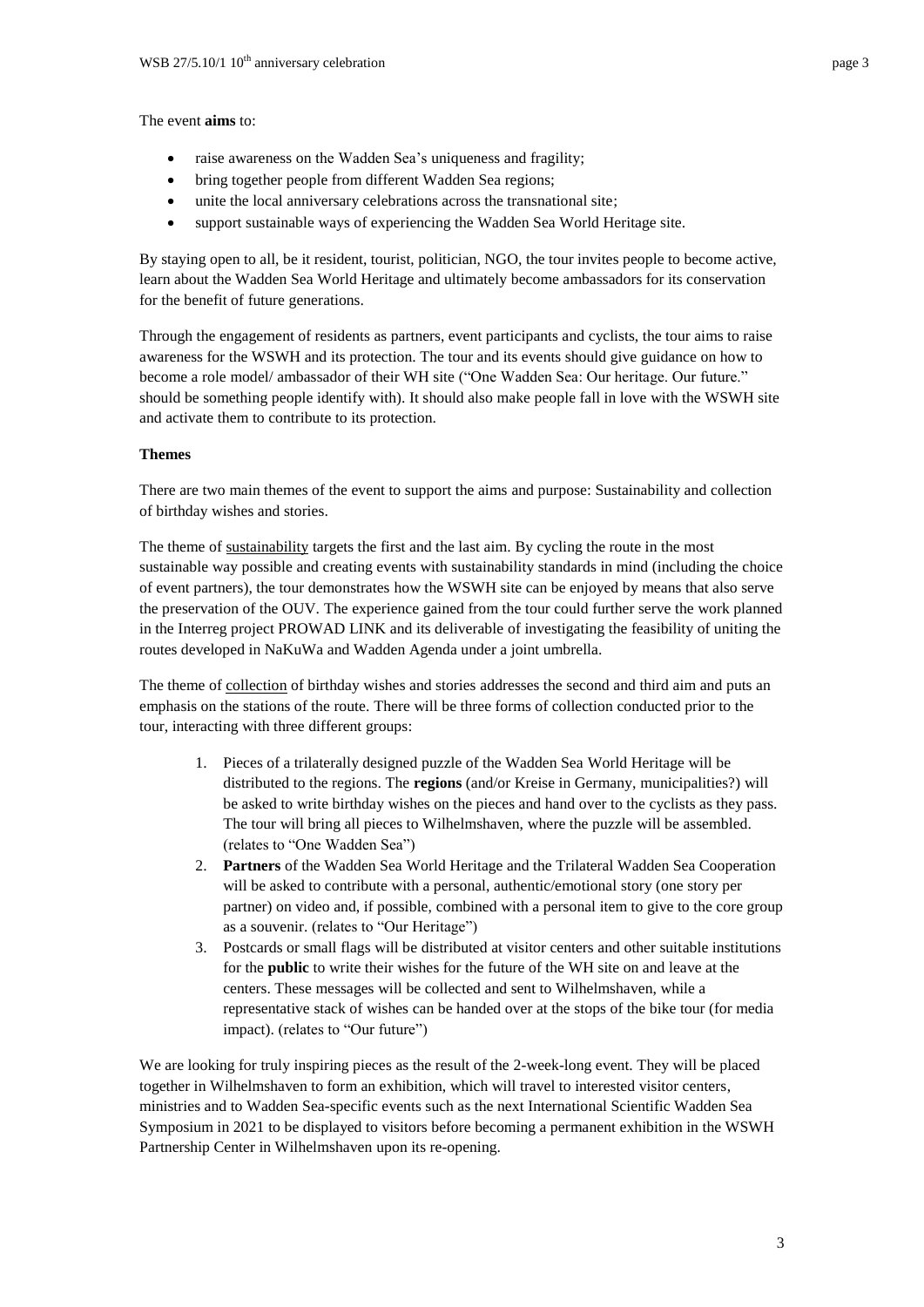# **3. Context**

The Wadden Sea World Heritage Bike Tour will be the highlight of an event series celebrating the site's 10th anniversary. All year long there will be different partner events in different regions, towns and islands in the Wadden Sea area. The motto of the year will be related to the tour's motto and valid for all events under the anniversary umbrella: "One Wadden Sea: Our Heritage. Our Future." An anniversary logo provided by CWSS will serve as indication of an event being part of the trilateral programme. The logo will be an adaptation of the WSWH-logo in combination with the number 10.

Through the regional coordinators and via its own media channels, CWSS invites all partners to create anniversary events or include the anniversary theme in their regular events throughout the year and to provide CWSS and/or their WSWH focal points with information to promote these events on a common anniversary events webpage (attached to the WSWH website).

The German Wadden Sea National Parks designated 2019 as their first shared theme year, using the motto "10 Jahre Weltnaturerbe Wattenmeer". Further, a cross-border event series is planned that year to celebrate the WSWH birthday in June across the Dutch Wadden Sea provinces and Lower Saxony. Birthday events are also scheduled in other parts of the WSWH, specifically for June.

By engaging and activating SMEs the tour qualifies to become an awareness campaign of the PROWAD Link project. The projects NaKuWa and – if renewed – Wadden Agenda 2.0 (subject to approval) may also profit from the tour, as it will follow some of the routes newly developed in the projects.

## **4. Target audience**

The Wadden Sea World Heritage Bike Tour and its events are celebrations of the WSWH and its designation. Therefore the tour is first and foremost aimed at those who live at the site: the residents. This group also includes local SMEs, NGOs, associations, and Wadden Sea partners.

The second target group are tourists interested in joining the tour for 1-3 days as the tour can be joined by anyone interested in participating. The daily routes will be made public.

As the tour aims primarily at raising awareness, the media are the third target group. A media programme (#11) outlines the approach for gaining and maintaining their attention for the entire length of the tour.

To gain more profile the tour should have celebrities from the region as tour participants. The participation of politicians should be aimed for parts of the tour, in particular for the kilometres leading towards each of the local events and on the final day. Länder- and regional-level politicians will be approached by the regional coordinators via their organisations to participate in the tour at a stage in their region. National-level politicians will be invited by CWSS to Wilhelmshaven for the trilateral anniversary celebrations. The WSB members are asked to mark the date in their ministries' calendars. At the event, the ministers will have the opportunity to take the stage. Due to national elections in Denmark in June 2019, however, a participation of the Danish minister seems unlikely. A combination with the PC construction is not possible, as the construction will not begin until late summer of next year.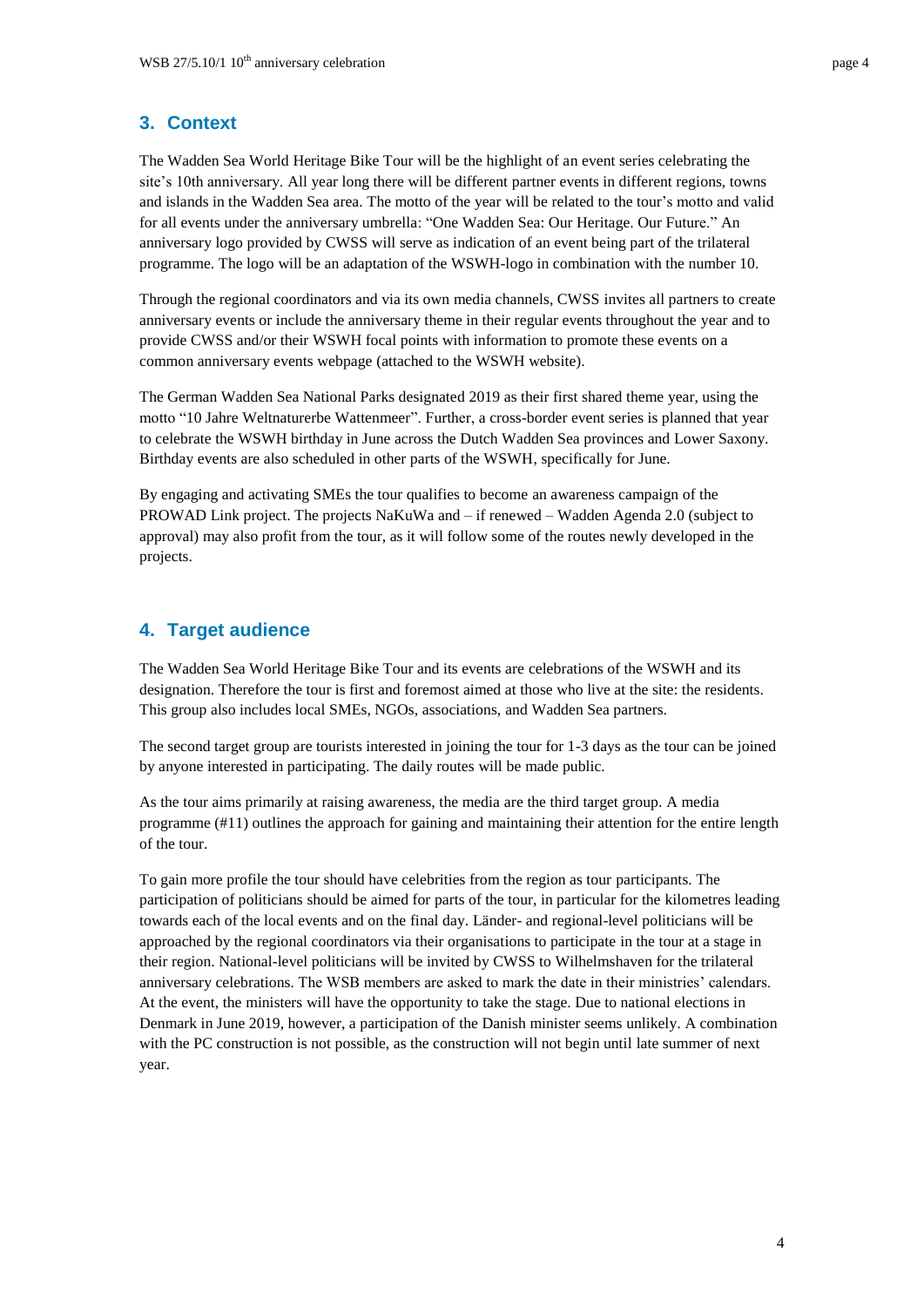The Wadden Sea World Heritage Bike Tour is co-organised by the Common Wadden Sea Secretariat (CWSS), Nationalpark Vadehavet, the German National Parks Wadden Sea and the joint Dutch Wadden Sea marketing organisations in the framework of the Trilateral Wadden Sea Cooperation. The organisers are responsible for the design and structure of the tour and its programme, for general coordination and communication with all partners. The regional coordinators are responsible for planning the routes and events in their regions and reach out to local partners to realise the tour. CWSS will coordinate between the regions, keep an overview of all activities and support the regional coordinators, where needed. It is also lead organiser of the final event.

On behalf of the organisers, the regional coordinators will provide organisational support for the event partners. Overall coordination across the regions including organizing an overall programme and online presentation is provided by CWSS.

| Denmark            | Anne Husum Marboe, Nationalpark Vadehavet - The Wadden Sea National                                                                          |
|--------------------|----------------------------------------------------------------------------------------------------------------------------------------------|
|                    | Park,                                                                                                                                        |
|                    | anhma@danmarksnationalparker.dk   +45 72 54 36 51                                                                                            |
|                    |                                                                                                                                              |
| Schleswig-Holstein | Marina Sanns, Landesbetrieb für Küstenschutz, Nationalpark und                                                                               |
|                    | Meeresschutz Schleswig-Holstein,                                                                                                             |
|                    | $\frac{\text{marina.sanns@lkn.landsh.de}}{49486161645}$                                                                                      |
|                    | Silke Ahlborn, Landesbetrieb für Küstenschutz, Nationalpark und                                                                              |
|                    | Meeresschutz Schleswig-Holstein,                                                                                                             |
|                    | silke.ahlborn@lkn.landsh.de   +49 4861 616-78                                                                                                |
| Hamburg/Neuwerk    | Janne Lieven, Behörde für Umwelt und Energie der Freien und Hansestadt                                                                       |
|                    | Hamburg, Nationalpark-Verwaltung Hamburgisches Wattenmeer,                                                                                   |
|                    | janne.lieven@bue.hamburg.de   + 49 40 428.40.2457                                                                                            |
| Niedersachsen      | Anke Hofmeister, Nationalparkverwaltung Niedersächsisches Wattenmeer,<br>anke.hofmeister@nlpv-wattenmeer.niedersachsen.de   +49 4421 911-157 |
|                    |                                                                                                                                              |
| Netherlands        | Karina Pool, Merk Fryslan,                                                                                                                   |
|                    | $\frac{\text{karina} \omega \text{merkfryslan.nl}}{4}$ + 31 6 294 98 644                                                                     |

#### **Regional coordinators**

#### **Trilateral coordination**

Annika Bostelmann

Communication and Outreach Officer | Common Wadden Sea Secretariat bostelmann@waddensea-secretariat.org | Tel.: +49 (0)4421 9108 19 [www.waddensea-worldheritage.org](http://www.waddensea-worldheritage.org/)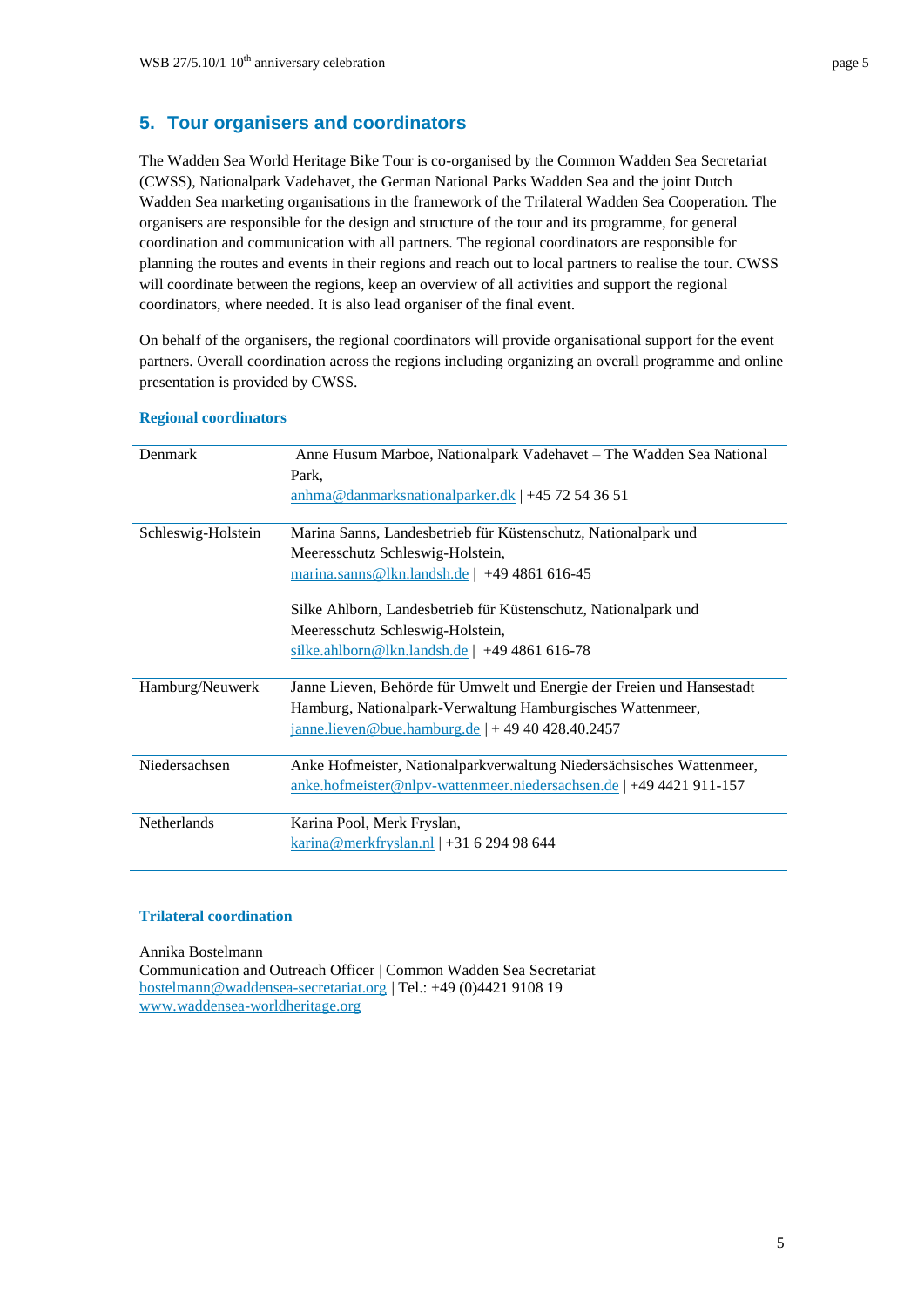# **6. Event partners and general conditions**

The following can become event partners:

- Municipalities in the Wadden Sea Region;
- Wadden Sea World Heritage Visitor Centers and National Park Houses (& National Park Schools & Junior Rangers);
- NGOs and associations in the Wadden Sea Region;
- Tourism associations in the Wadden Sea Region;
- SMEs in the Wadden Sea Region, who contribute to the protection of the Wadden Sea World; Heritage by offering sustainable products and services (in DE: preferably National Park Partners).

In line with the theme of sustainability, event partners who will be engaged will have to maintain a high standard of sustainability as a company goal as well as for the event. In Germany, these partners should preferably be National Park Partners. Guidelines for event partners will include this code of conduct.

By approaching and engaging with SMEs, the tour delivers a vital first step in the PROWAD Link project. It is therefore intended to further develop this aspect under the project's framework.

In order to become an event partner at the Wadden Sea World Heritage Bike Tour, interested parties must meet the conditions set. Event partners will have technical support and promotional activities provided by the organisers. They may use the tagline "One Wadden Sea. Two Wheels. Three Countries." and the visual identity of the event, in accordance with the branding guidelines, as well as any promotional material produced by the organisers. As stated before, the slogan can be translated to the native languages of the states if needed (e.g. "Ein Wattenmeer. Zwei Räder. Drei Staaten.").

Interested parties are asked to approach the coordinator of their region (see 5).

# **7. Core cyclist groups**

The two core cyclist groups (one starting in Texel/Den Helder, Netherlands, and one starting in Fanø/Esbjerg, Denmark) are the one constant variable in the entire tour. Each core group is made up of 5-7 persons, representing the different regions of the Wadden Sea.

Ideally members of the core group cycle the entire tour from start to finish. As it may prove difficult for a person to be part of the whole tour (10-14 days), it is possible for people to swop places during the tour.

Membership of the core group is limited. The regional coordinating partners will nominate their candidates using their own means of selection. In Lower Saxony and the Netherlands competitions are planned to be held to find candidates to form the core team going from Den Helder to Wilhelmshaven (up to three per region) and two candidates (one per region) to ride along with the team starting in Denmark.

The Schleswig-Holstein and Hamburg National Parks will select candidates from their own organisation and partners to form the core group starting in Denmark, with their cyclists covering the routes in their respective regions. The Nationalpark Vadehavet has yet to internally address this issue.

The cyclists have to have some in-depth knowledge of the WSWH to communicate on their trip. They should also be accustomed to media (e.g. traditional media, blogging, Facebook or Instagram), although this aspect can be supported by the regional communication officers.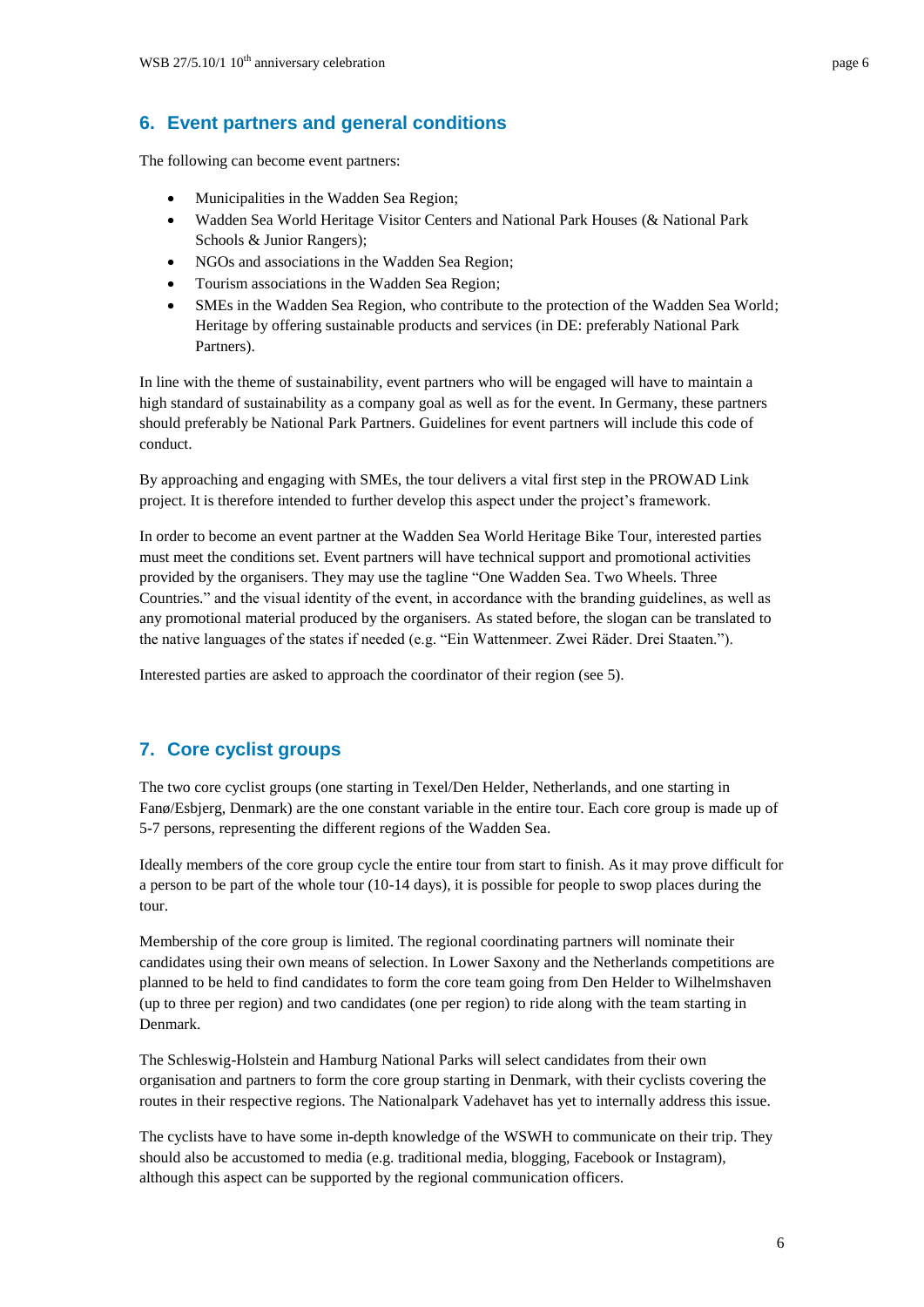### **8. Organisational aspects (accommodation & food, support & safety)**

Accommodation and food are organised for core cyclists and media representatives only. In Germany, the German youth hostel organisation and other National Park Partners will be approached about partnering. Many of the hostels along the coast are also National Park partners. Similar solutions are intended for the Netherlands and Denmark.

The core groups will be accompanied by support vehicles (such as the *Vogelkieker* bus on the west branch of the tour).

Safety regulations have to be put in place for large cycling groups (e.g. registration of event at and support by local authorities).

### **9. Day-by-day**

While the day-by-day route of the bike tour will be determined by the organisation in each region, the end date in Wilhelmshaven is set for Sunday, 30 June 2019. On that day the two groups coming from Dangast and Schillig will meet in Wilhelmshaven. The finish line is the Wadden Sea World Heritage Visitor Center, where the trilateral festivities of the anniversary will be held. It is imperative that partners from all over the Wadden Sea Region will participate in this event to make it truly trilateral. The festival is aimed at the general public and will be family-oriented with different activities by different TWSC partners exploring the WSWH and its OUV. The main events of the day, however, will be the arrival of the two cycling groups and crossing of the finish line and the assembling of the puzzle.

The overall length of the route depends on the days each region needs for its part of the tour. It is currently estimated that each part of the tour (west and north) will take about 10-14 days. The regional coordinators will outline their route in more detail in the upcoming months.

The dates for crossing the international and inter-Länder borders will be set bilaterally by the coordinators of the involved regions and CWSS will be informed of the decision. The most likely date of crossing from the Netherlands to Lower Saxony is 26 or 27 June. The date for crossing from Schleswig-Holstein to Lower Saxony is already set on 27 June (the Länder will have a joint event at Cuxhaven on that day). The Schleswig-Holstein National Park will propose a date for crossing from Denmark to Schleswig-Holstein to the Nationalpark Vadehavet.

#### **10.Selection process and development of the programme**

The regional coordinators are responsible for the tour in their regions: stops, events, route. Thus, they are also the main contact persons for regional and local event partners. The selection of event partners will therefore be done by the regional coordinators and communicated to CWSS and the other regions.

The final event on 30 June in Wilhelmshaven will be organised by CWSS (lead coordinator), the Lower Saxon Wadden Sea National Park and the WSWH Visitor Center in Wilhelmshaven, with input on the programme and support of the other regions (reaching out to stakeholders, presentation of regions).

The coordination team, formed by the regional coordinators and CWSS as listed under #5, will meet and exchange views regularly and, with regional input, further develop the tour's programme.